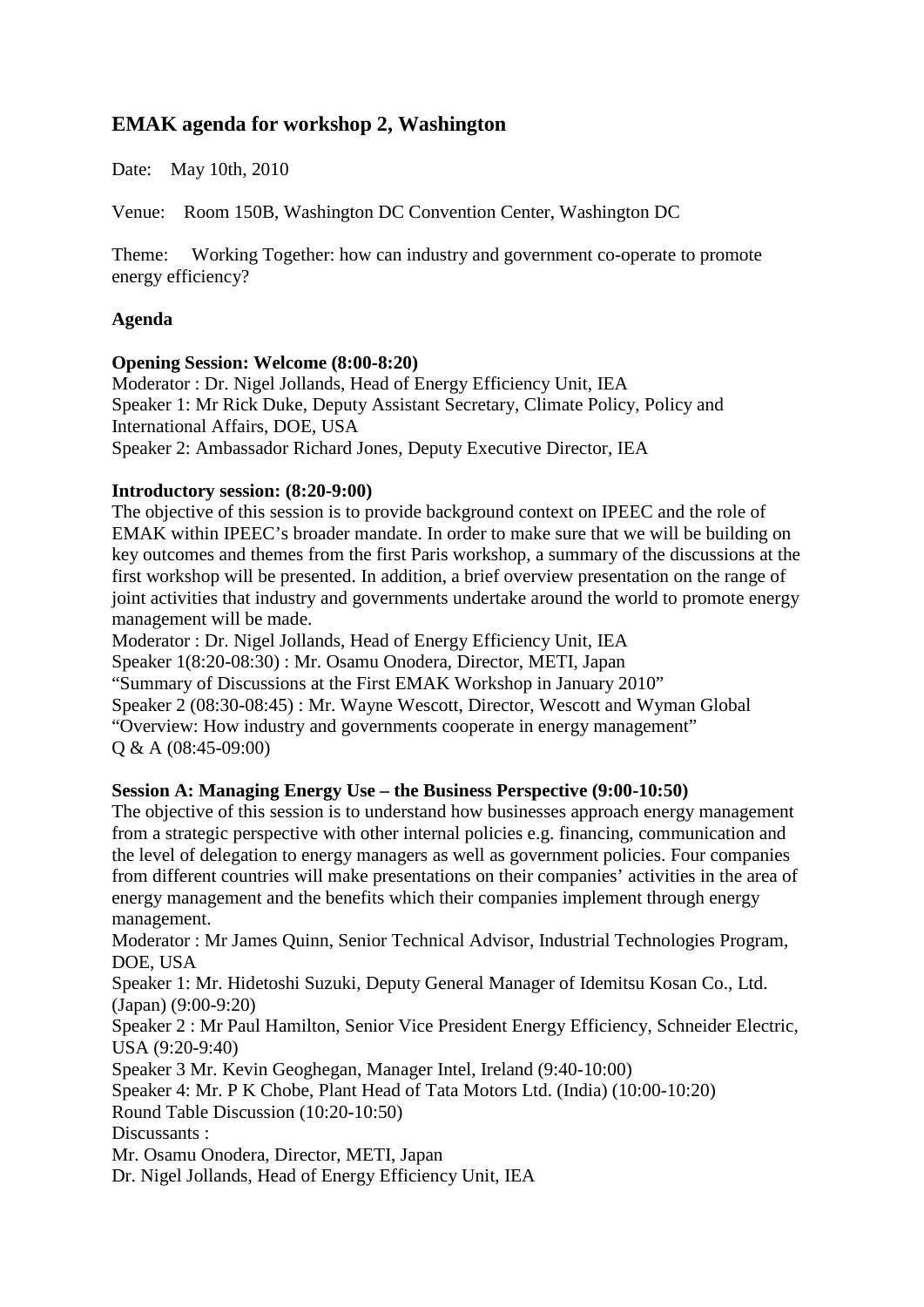Ms. Yukari Yamashita, Senior Research Fellow, The Institute of Energy Economics, Japan

Coffee break  $(10:50-11:15)$  – please collect your lunch box

## **Session B: Luncheon session on ISO 50001: How can ISO 50001 support both government and industry to promote energy efficiency? (11:15-12:15)**

The objective of this session is to exchange views on how the introduction of ISO 50001 can facilitate energy management in a company and support the achievement of the goal of EMAK: the promotion of energy management in industry through the network of policy makers responsible for promoting energy management. After a presentation on the current status, a round table discussion consisting of discussants from both business and governments around the world will be held.

Moderator : Mr. Osamu Onodera, Director, METI, Japan

Speaker : Mr. Roland Risser, Program Manager, U.S. Dept. of Energy Round Table Discussion

Mr. Kevin O'Rourke, Manager of Energy Demand Management, SEAI (Ireland) Mr. Ken Hamilton, Hewlett Packard (USA)

## **Session C: Some successful examples of energy management – What do energy managers need to know? (12:30-13:30)**

The objective of this session is to provide policy makers with a better idea of the key elements for successful energy management. In this session, more specific experiences including obstacles, training and education and review processes in the implementing stage will also be shared. Three companies from different countries will make presentations on successful examples of energy management.

Moderator : Mr. Wayne Wescott, Director, Wescott and Wyman Global Speaker 1: Mr. Steve Schultz, Energy Management Program Manager, 3M (USA) (12:30- 12:45)

Speaker 2: Mr. YOUN Sunwoo, Senior Manager, LG Electronics, (Korea) (12:45-13:00) Speaker 3 Mr. LIU Lin, Chairman of the Board, Xiamen Linfa Electric Co., Ltd. (China) (13:00-13:15)

Q & A (13:15-13:30)

## **Session D: Round Table Discussions for Session A and C – Supporting Energy Management (13:30-14:15)**

The objective of this session is to discuss how governments have supported energy management, and how they can further support such activities. Some of the speakers in Session A and C will be asked to present their views on how government can further support energy management in business which will be followed by an opportunity for discussants to provide their views, and interactive discussion.

Moderators: Mr James Quinn and Mr Wayne Wescott

Speakers and Discussants

4-5 people (including both public side and private side) from Japan, US, India, and China or Brazil.

## **Closing session (14:15-14:30)**

The objective of this wrap up session is to summarise the discussions, and to provide some ideas on possible ways forward in terms of future workshops and other supportive activities to be undertaken by EMAK.

Moderators : Mr James Quinn and Mr Wayne Wescott